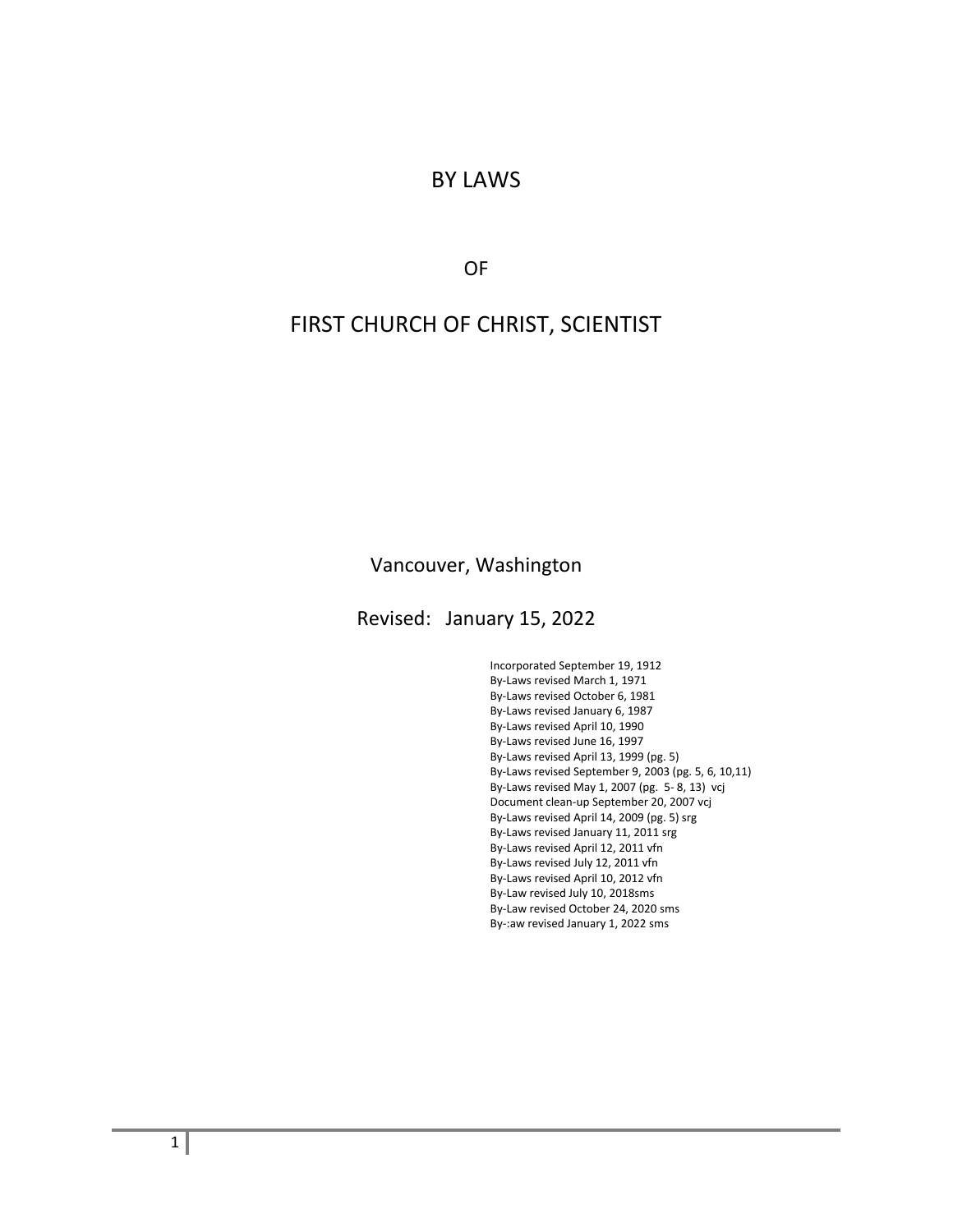# **Table of Contents**

| ARTICLE I         |  |
|-------------------|--|
|                   |  |
|                   |  |
|                   |  |
|                   |  |
|                   |  |
| ARTICLE II        |  |
|                   |  |
|                   |  |
|                   |  |
|                   |  |
|                   |  |
|                   |  |
|                   |  |
|                   |  |
|                   |  |
|                   |  |
|                   |  |
|                   |  |
|                   |  |
|                   |  |
|                   |  |
|                   |  |
| <b>ARTICLE V</b>  |  |
|                   |  |
|                   |  |
|                   |  |
|                   |  |
|                   |  |
| <b>ARTICLE VI</b> |  |
|                   |  |
|                   |  |
|                   |  |
|                   |  |
|                   |  |
|                   |  |
|                   |  |
|                   |  |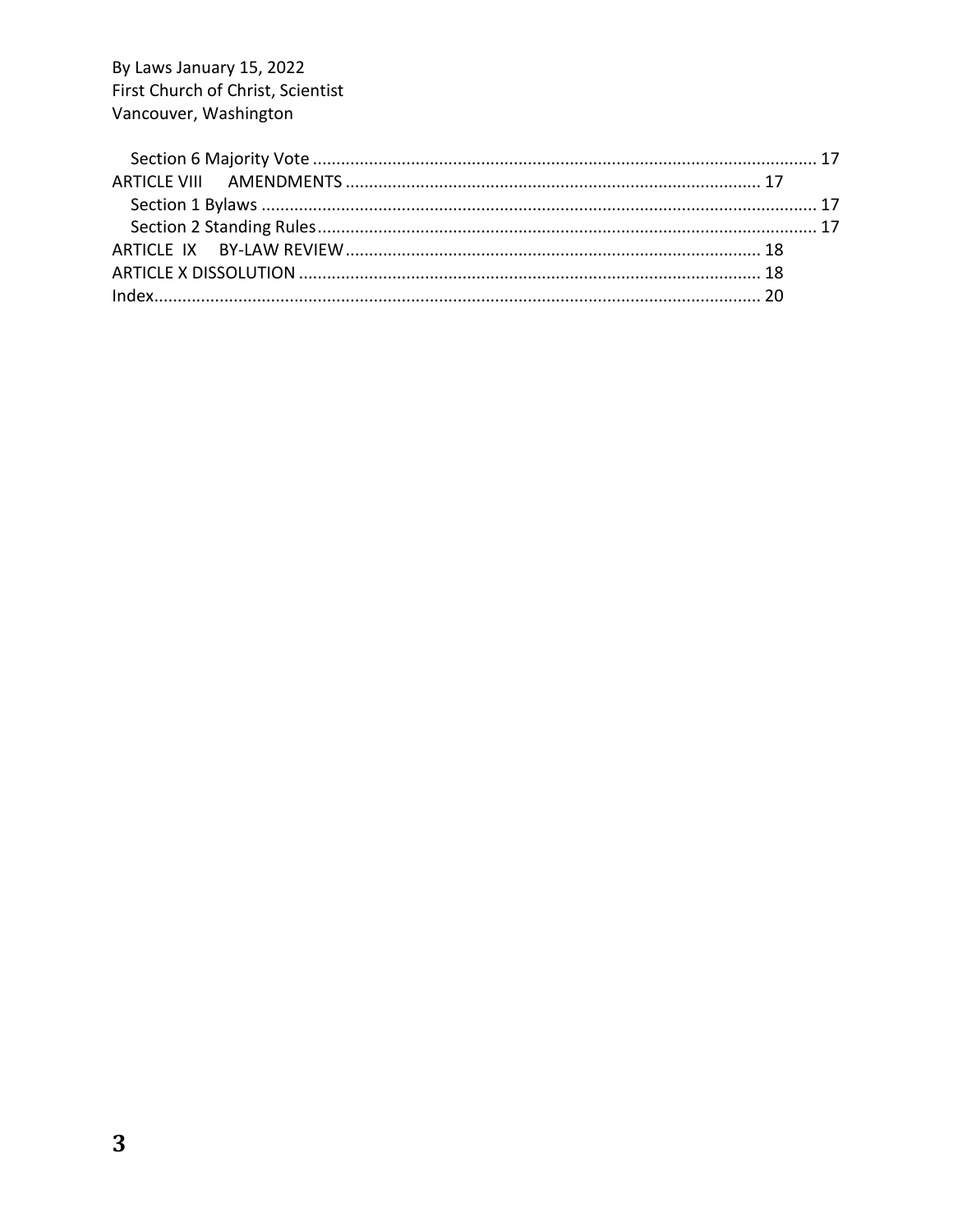## <span id="page-3-0"></span>MAGNA CHARTA

"The Magna Charta of Christian Science means much, *multum in parvo,*--all-in-one and one-inall. It stands for the inalienable, universal rights of men. Essentially democratic, its government is administered by the common consent of the governed, wherein and whereby man governed by his creator is self-governed. The church is the mouthpiece of Christian Science,--its law and gospel are according to Christ Jesus; its rules are health, holiness, and immortality,--equal rights and privileges, equality of the sexes, rotation in office."

Mary Baker Eddy

*The First Church of Christ, Scientist and Miscellany*, pages 254 and 255.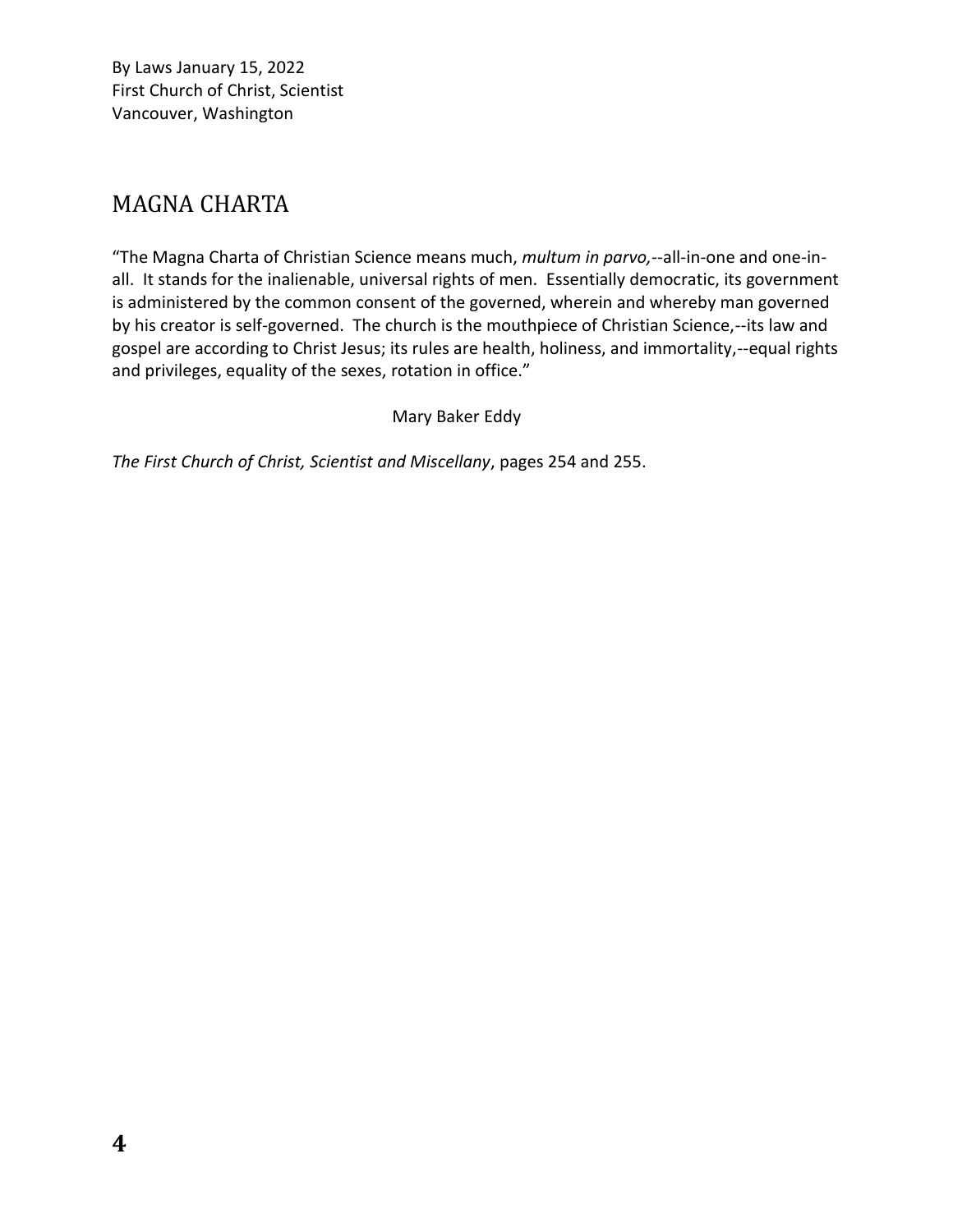## <span id="page-4-0"></span>HISTORICAL SKETCH

The Vancouver congregation had its beginning in the summer of 1904, when a small group of Christian Scientists in the city began to hold informal services in their homes. On April 30, 1905, a special meeting was held to organize a Christian Science Society. Formal organization was effected on Sunday, October 30, 1905. In 1907 the group was recognized by The Mother Church, The First Church of Christ, Scientist, in Boston, Massachusetts, as Christian Science Society, Vancouver, Washington.

On April 9, 1912, a decision was made to discuss the building of a church on land at 26<sup>th</sup> and Broadway, and on May 22, 1912, a bungalow type structure, seating 120 was ready for occupancy.

The formalities for the organization of a church were completed on October 19, 1912, and on November 30, 1912, a charter was granted by the State of Washington.

In the winter of 1930-31 the existing building was remodeled and enlarged and a new Sunday school annex was added making it possible to hold Sunday school and church services at the same hour. In 1934 the loan from The Mother Church was repaid and a church dedication was held.

In 1954 it was decided that there was need for a larger church and Sunday school. Land was purchased to the north and east of our building, an architect was selected, plans were drawn up and presented to the membership, and in 1955 the plans were approved and it was voted to proceed at once with construction.

The new church of Norman brick in tans and brown was built with very little disruption of services. The auditorium and foyer were erected and the first services were held in the new church on July 25, 1956.

Then the Sunday school and the connecting structure were begun. In May, 1959 this part was completed and classes were held in the new Sunday school. The construction of the entire building was completed in September, 1959. The church was dedicated on September 10, 1961.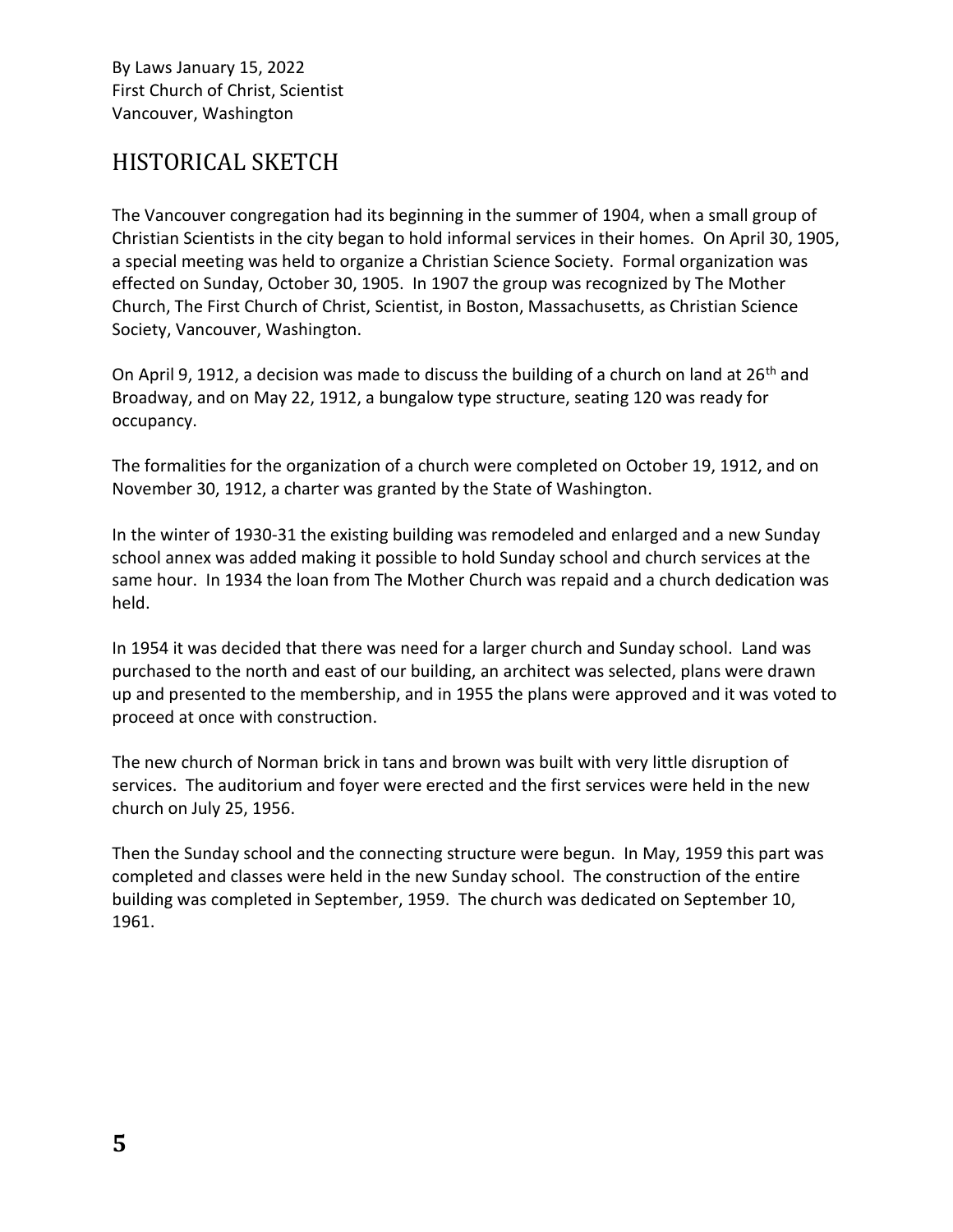#### BY-LAWS FIRST CHURCH OF CHRIST, SCIENTIST Vancouver, Washington

### <span id="page-5-0"></span>ARTICLE I ORGANIZATION

#### <span id="page-5-1"></span>*Section 1 Name*

This church, a branch of The Mother Church, The First Church of Christ, Scientist in Boston, Massachusetts (hereinafter referred to as The Mother Church), shall be known as First Church of Christ, Scientist, Vancouver, Washington.

#### <span id="page-5-2"></span>*Section 2 Relationship to The Mother Church*

As a branch of The Mother Church, this church recognizes the *Manual of The Mother Church* by Mary Baker Eddy as the authority for its status and activities.

#### <span id="page-5-3"></span>*Section 3 Tenets*

<span id="page-5-4"></span>The Tenets of this church shall be those given in the *Manual of The Mother Church*.

#### *Section 4 Pastor*

The *Bible* and *Science and Health with Key to the Scriptures* by Mary Baker Eddy shall be the only pastor of this church.

#### <span id="page-5-5"></span>*Section 5 Activities*

This church shall conduct Sunday services and Wednesday testimony meetings and other services authorized by the *Manual of The Mother Church*, maintain a Sunday school , maintain a public Reading Room, provide one or more free Christian Science lectures annually, and carry forward the work of Christian Science in an orderly and Christly manner.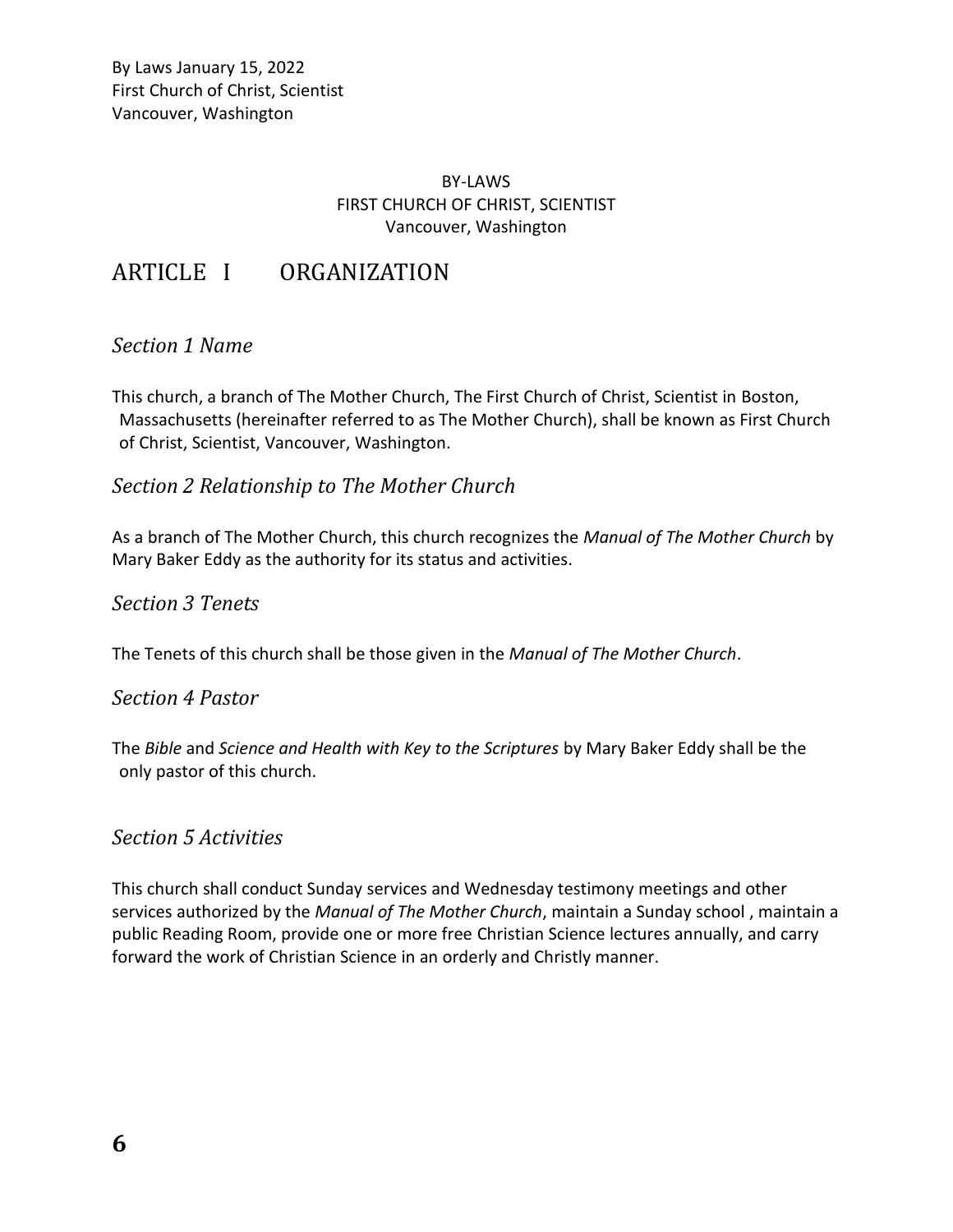## <span id="page-6-0"></span>ARTICLE II MEMBERSHIP

### <span id="page-6-1"></span>*Section 1 Qualifications*

- A. All members of this church shall subscribe to the Tenets of The Mother Church, and live consistently with the teachings of the *Bible* and *Science and Health with Key to the Scriptures*. Members shall be obedient to the *Manual of The Mother Church* and to the by-laws of this church.
- B. Applicants shall have attended this branch church for at least six months. Applicants transferring their membership from another Christian Science church or society may apply for membership immediately. A member of this or any other Christian Science Sunday school may also apply at any time. Applicants shall be at least 12 years of age.
- C. The members of this church shall not be members of any other denomination, Christian Science society, or church except The Mother Church.
- D. A member of The Mother Church, who is also a member of another branch church, and who is visiting temporarily in this area, may, upon application to the Clerk, and ratification by the Board of Trustees, be permitted to serve on any committee of this Church, but may not vote, attend membership meetings, chair a committee, or serve on the Board of Trustees.

### <span id="page-6-2"></span>*Section 2 Application Procedure*

- A. Notices inviting applications for membership shall be read from the desk at least one Sunday and one Wednesday each month.
- B. Persons desiring to unite with this church shall make application on forms provided for this purpose.
- C. If the applicant has a letter of withdrawal from a Christian Science church or society, or a letter of withdrawal from a church or society of another denomination, such letter should be submitted with the application. An applicant who has been denied a letter of withdrawal from a church or society of another denomination shall be eligible, if otherwise qualified.
- D. Applications may be submitted to the clerk of this church at any time.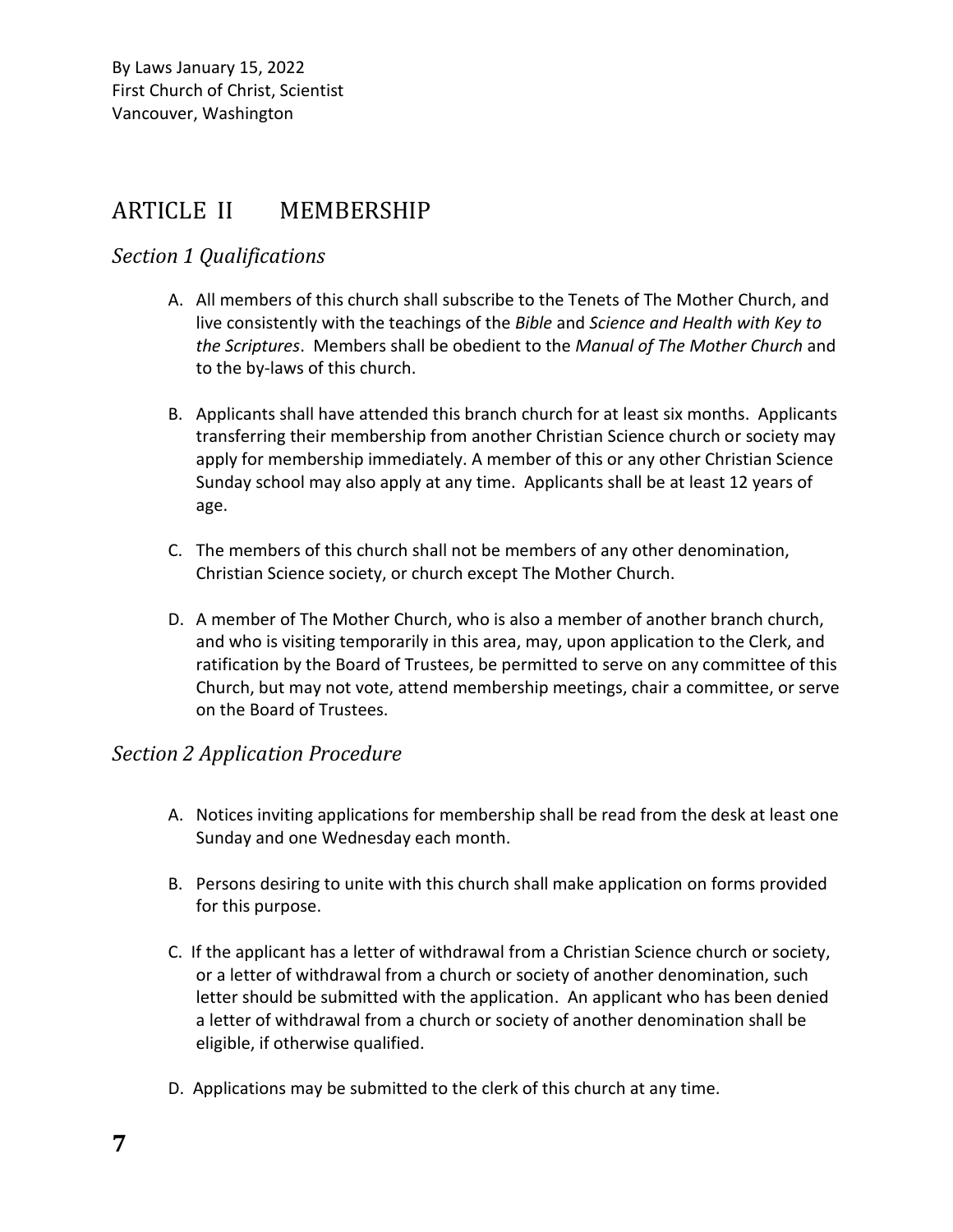- E. The application must be endorsed by two members of this church who are in good standing and who shall know the applicant to be a sincere student of the *Bible* and of *Science and Health with Key to the Scriptures* by Mary Baker Eddy.
- F. Should the applicant be unknown to members of this church, two members of the Board may endorse his or her application if they find the applicant qualified after due investigation.
- G. The Board shall make due inquiry, including an individual interview, to verify the eligibility of each applicant.

### <span id="page-7-0"></span>*Section 3 Notification and Election*

- A. Each church member shall receive notification within ten days of the names of applicants who have been approved by the Board. If no valid objection is received by the Board within ten days of the date the letter was mailed or emailed, the applicant shall be considered accepted.
- B. Any member having reason to believe that an applicant should not be accepted into membership shall immediately notify the Board verbally or in writing to express his or her objection. The objector shall appear before the Board and explain his or her reason(s) for objecting and the Board shall make a full investigation. A majority of the Board shall be necessary to sustain the objection. If the objection is sustained, the clerk shall send a written notification of the rejection to the applicant, but it shall not be necessary to give the reason(s) for the rejection.
- C. Applicants shall be notified in writing of their acceptance and shall be received into membership by signing the Roll of Membership as soon as possible.

### <span id="page-7-1"></span>*Section 4 Duties of Members*

A. As the government of this church is democratic, each member shall bear a share in its responsibilities and active work. It is the duty of each member to study and observe the church by-laws and standing rules, to take an active, unselfish interest in all matters that pertain to the welfare of the church, to attend the services and business meetings, to abide lovingly by the decisions of the majority, and to contribute to the spiritual progress of this church and to its financial support.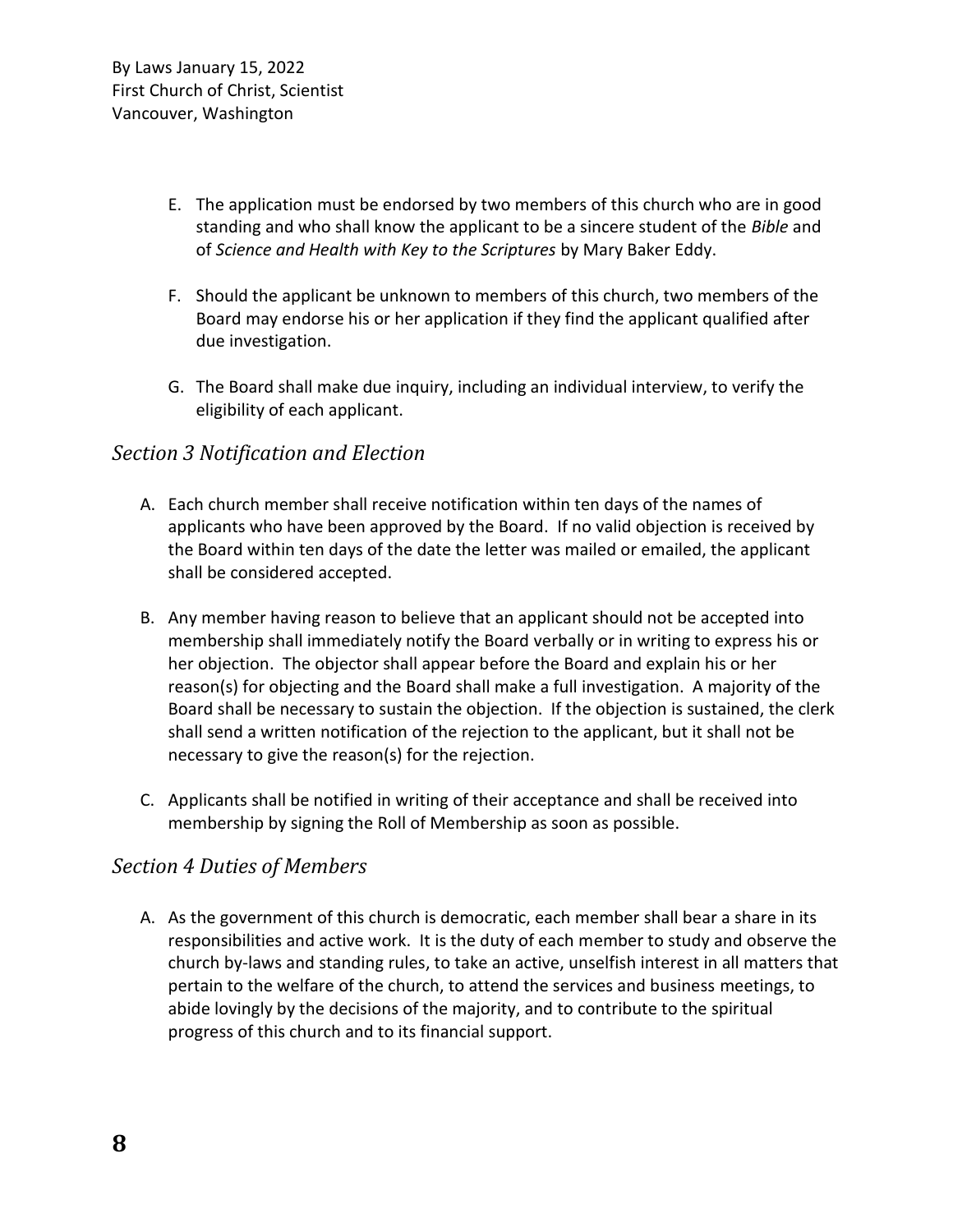- B. For the protection of this church, members shall refrain from discussing church finances and business with non-members.
- C. Members should notify the clerk promptly in writing of any change in name, address, telephone number, or email address. Members should also notify the clerk upon election to membership in The Mother Church or completion of class instruction.

#### <span id="page-8-0"></span>Section 5 Withdrawal

Upon written application to the Board of Trustees, any member shall be given a letter of withdrawal.

#### <span id="page-8-1"></span>*Section 6 Supreme Authority*

A. The supreme authority of this church shall be vested in its membership, and any action of the Board of Trustees or other officers of the church shall be subject to direction and revision by the membership at any regular business meeting or at any special meeting called for that purpose.

B. The government of this church shall be administered in accordance with the bylaws and standing rules approved by the members.

Section 7 Standing Rules

The standing rules of this church shall comprise those main motions adopted by the members which are of an indefinitely continuing nature.

### <span id="page-8-2"></span>ARTICLE III DISCIPLINE

#### <span id="page-8-3"></span>*Section 1 Cause*

A member of this church who is believed to have departed from the qualifications for membership as described in Article II, Section l A, may be subject to discipline.

#### <span id="page-8-4"></span>*Section 2 Procedure*

A. A member of this church who believes another member to be subject to discipline shall approach that fellow member in accordance with Matthew 18:15-17. If compliance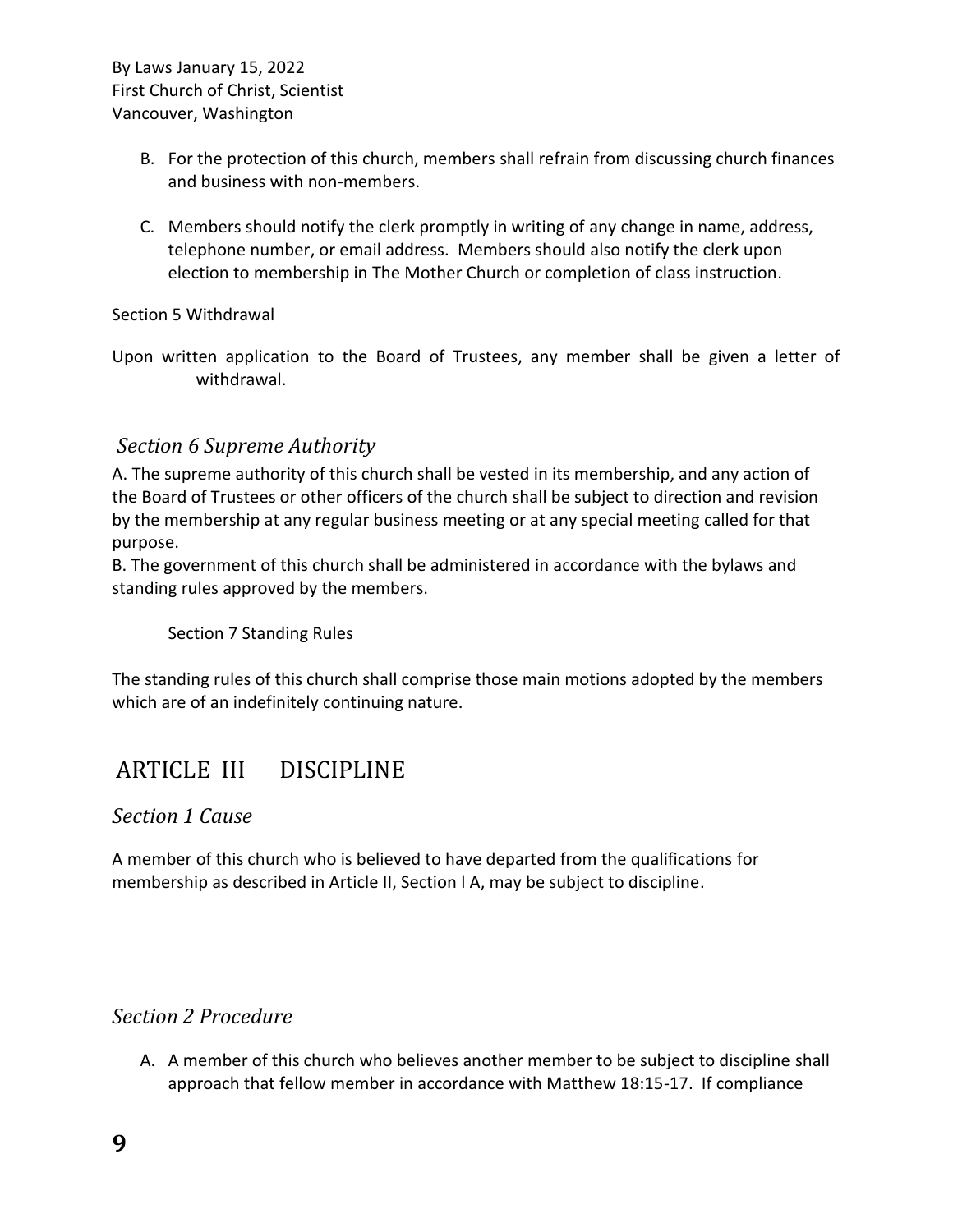with the scriptural command is without favorable results, the complainant shall present the charge to the Board of Trustees in person or in writing.

- B. The Board of Trustees, after prayerful consideration and in strict privacy, shall offer the alleged offender ample opportunity for a hearing on the charges. The Board shall then act to exonerate, place on probation, or dismiss from membership the individual concerned. Such individual shall be notified of the Board's action by a letter from the Board sent by certified mail with return receipt requested.
- C. Any member of this church who has been suspended or dropped from the Roll of Membership may appeal to the Board, within thirty days of such action, to request a hearing before the full membership at a special meeting called for this purpose. The decision of the members shall be final.
- D. While any member is on probation, he or she shall not hold office, attend church business meetings, serve on committees, or act in any official capacity.

## <span id="page-9-0"></span>ARTICLE IV OFFICERS

### <span id="page-9-1"></span>*Section 1 Enumeration*

The elective officers of this church shall be a first reader, a second reader, five trustees, and a president. The executive officers shall be a chairperson and a vice-chairperson of the Board of Trustees. The appointive officers shall be a clerk and a treasurer. No person shall hold more than one office at any one time. Neither the first reader nor the second reader shall be eligible for election to any other office during their respective terms.

### <span id="page-9-2"></span>*Section 2 Terms of Office*

- A. Readers shall be elected from the membership to serve a three year term. The term of office shall commence on the first Sunday in February following election.
- B. Trustees shall be elected according to the number of positions open, and shall be elected to serve for a period of three years, commencing immediately.
- C. The president shall be elected to serve for a period of one year commencing on January 1 following election.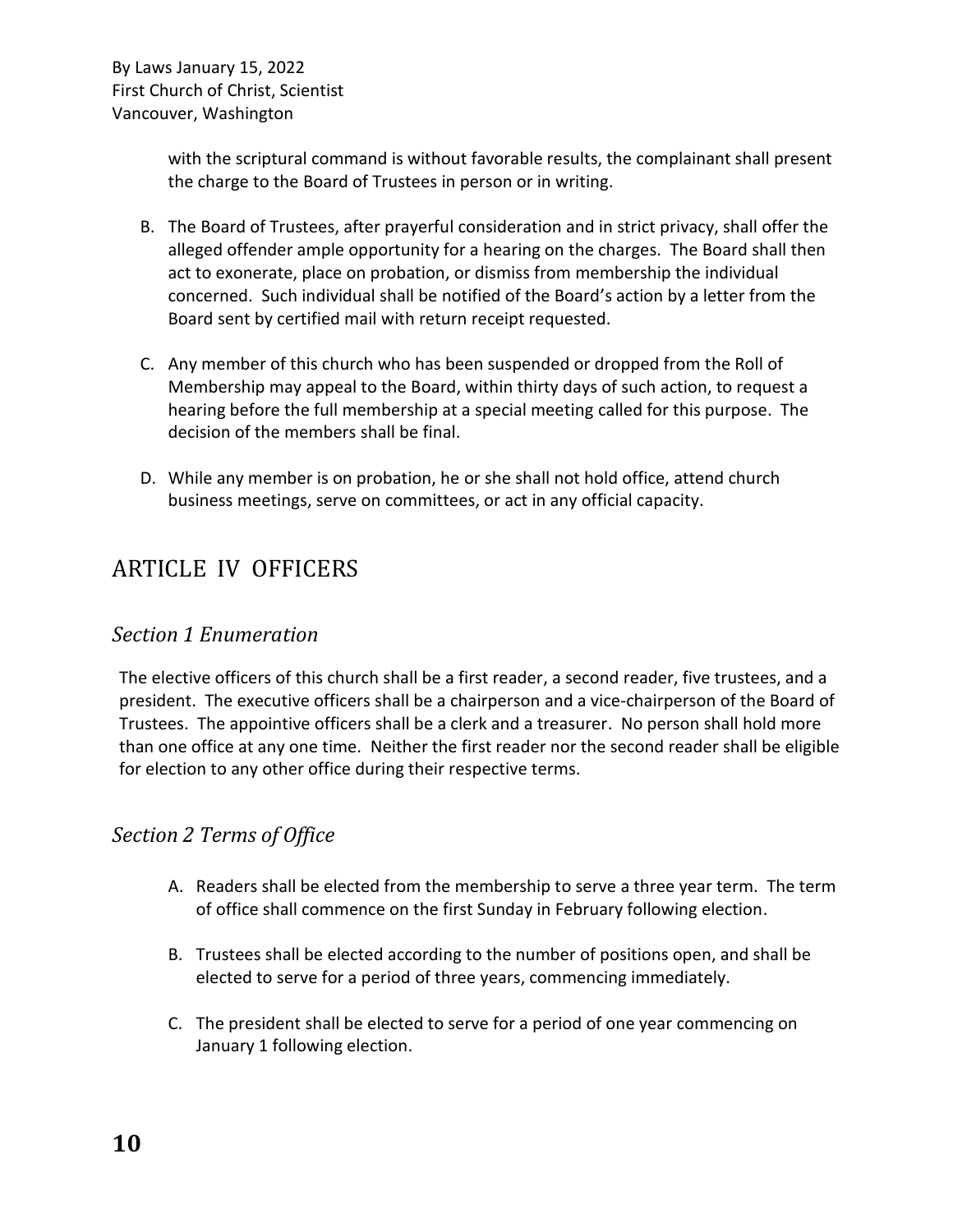- D. Executive officers shall be chosen by the Board of Trustees from among their own number to serve for a period of one year.
- E. The clerk and treasurer shall be appointed for a period of one year. These officers may be reappointed for subsequent one-year terms.

### <span id="page-10-0"></span>*Section 3 Eligibility*

- A. To be eligible for elective office, a member shall have been an active member of this church for at least one year, and be a member of The Mother Church.
- B. Any member who has served as a board member for a period of two years or more shall not be eligible for re-election for at least three years following the completion of his or her term.
- C. Any member who has served a full term as First Reader in this church shall not be eligible to serve in that capacity again. Any member who has served a full term as Second Reader in this church shall not be eligible to serve in that capacity again. Three one-year periods shall be considered a "full term."
- D. A member who is not present at an election meeting shall be considered ineligible to serve unless that member has notified the clerk prior to the election meeting that he or she is willing to serve.

#### <span id="page-10-1"></span>*Section 4 Removal*

Any officer, if found inadequate or unworthy, or if he or she fails to perform his or her duties as provided in these by-laws, may be removed from office by a two-thirds vote of the church members at a meeting called for that purpose.

#### <span id="page-10-2"></span>*Section 5 Absence*

The continued absence of an officer of this church from his or her post of duty for three months shall constitute a vacancy unless special permission is given by the Board.

#### <span id="page-10-3"></span>*Section 6 Vacancies*

A vacancy in an elective office shall be filled by a replacement for the unexpired term at the first regular membership meeting following the date of the vacancy, or at a special meeting called by the Board.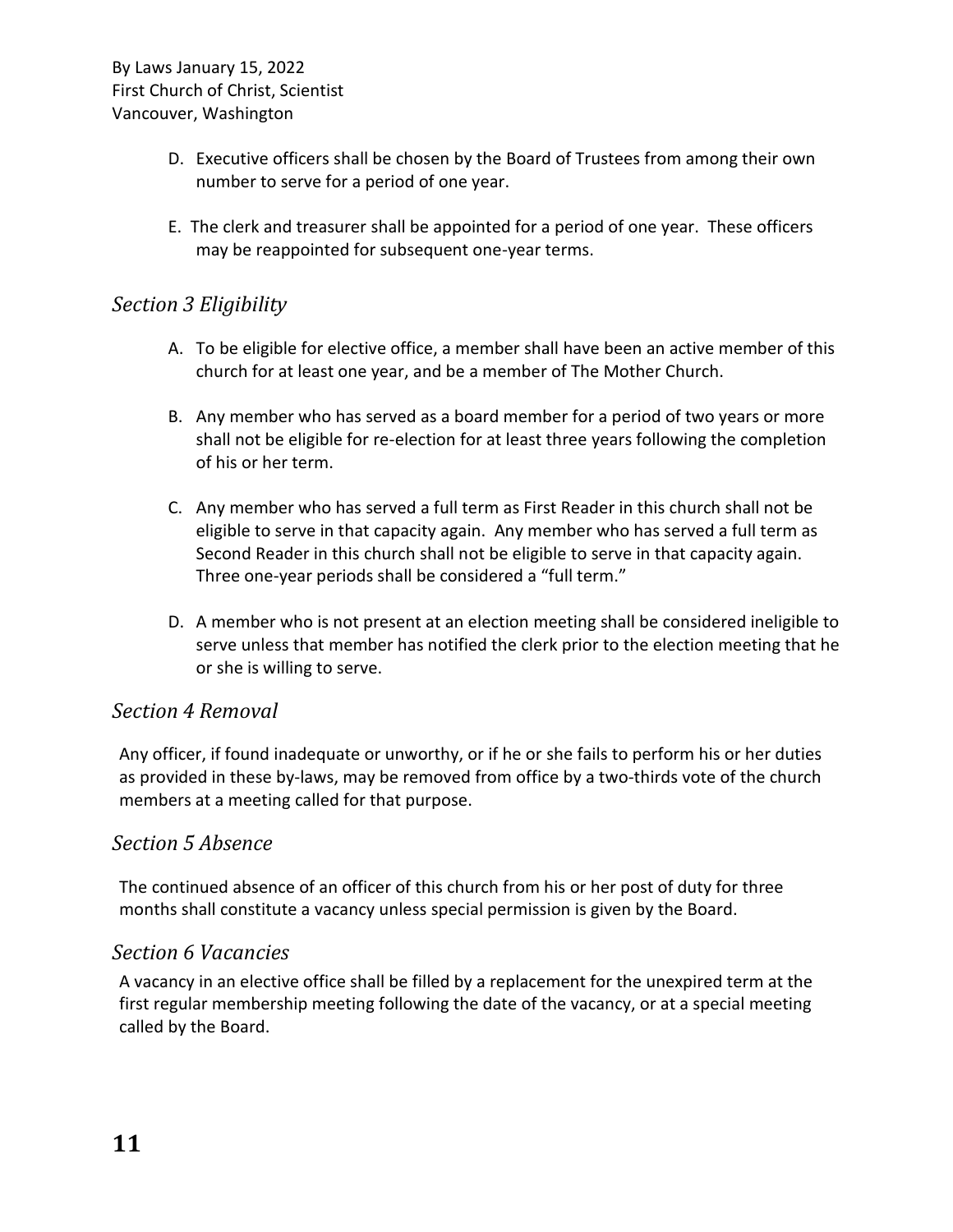## <span id="page-11-0"></span>ARTICLE V DUTIES OF OFFICERS

#### <span id="page-11-1"></span>*Section 1 Readers*

The qualifications and duties of the Readers in this church shall be those specified in Article III of the *Manual of The Mother Church*.

#### <span id="page-11-2"></span>*Section 2 Board of Trustees*

- A. Duties of the Board of Trustees:
	- 1. Hold an organizational meeting within ten days after the election meeting for the purpose of electing a Chairperson and a Vice-Chairperson.
	- 2. Hold regular monthly meetings and such special meetings as may be deemed necessary.
	- 3. Be responsible for the activities of this church as outlined in Article I, Section 5, of these by-laws and in the standing rules, either directly or through committees.
	- 4. Make a report of the activities of the Board at each regular business meeting of the membership.
	- 5. Arrange for an annual audit of the church accounts, to be reported on at the next membership meeting.
	- 6. Review and propose changes to all employee and contractor compensation as needed. Compensation changes are subject to the approval of the membership at the next regular business meeting.
	- 7. Review the membership roll annually. Any inactive member may be encouraged to renew active membership. If the member does not wish to become active again, he or she may be dropped from the membership by a unanimous vote of the Board.
	- 8. Appoint the following positions:
		- Clerk Treasurer Assistant Treasurer Auditor Sunday school officers and teachers Reading Room Librarian Assistant Reading Room Librarian Substitute readers Musicians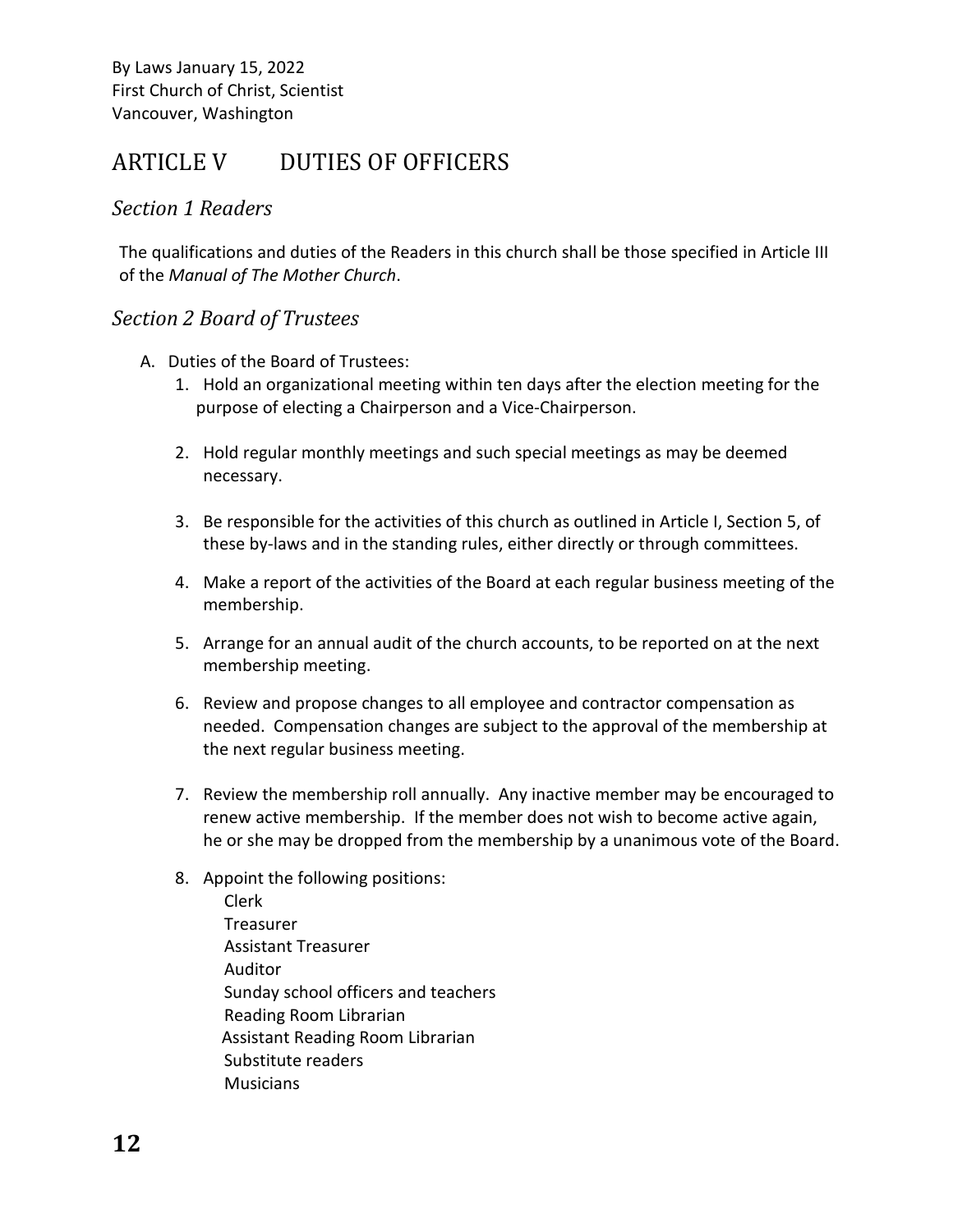> Chairmen and members of committees Parliamentarian(s) Other positions as may be required

- 9. Make contracts and purchases; receive, collect, and disburse monies.
- 10. Receive gifts and bequests, and purchase or otherwise acquire, hold in trust, keep the custody, possess, preserve, mortgage, sell, or otherwise dispose of personal property and such real estate as may be donated to the church for purposes other than church buildings.
- 11. Approve all requests for disbursement of church funds.
- 12. In emergencies, immediately make repairs or take other action to avoid or minimize a) financial loss or property damage to the church, or b) disruption of services or normal operations of the church, subject to the confirmation for the record by the membership at the next regular membership meeting.
- 13. Upon adoption of a budget by the church membership, have the authority to expend church funds as set forth in the budget without further membership approval.
- B. Restrictions on Board Authority:
	- 1. Real property of this church shall be bought or sold only as directed by the affirmative vote of two-thirds of the membership.
	- 2. No monies of this church shall be diverted, donated, or expended for other than the ordinary and necessary expenses of this church, unless so authorized at a membership meeting.
	- 3. If the membership has previously approved an expense by budget or by motion, any additional amounts for that expense must be approved by the members.
- C. Board Chairperson shall:
	- 1. Preside at all board meetings.
	- 2. Sign all official documents of the church as directed by the Board.
	- 3. Preside at all church meetings in the absence of the president.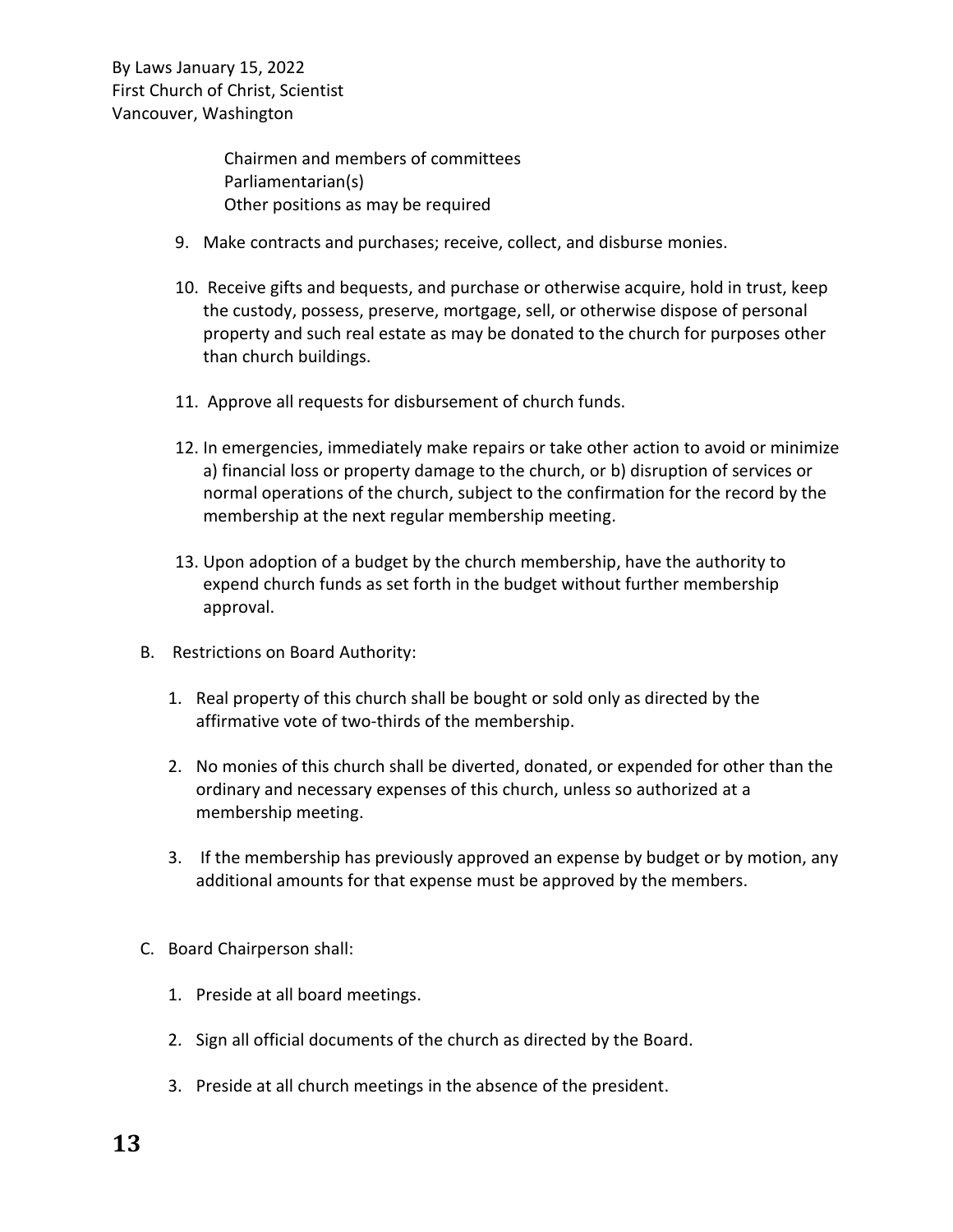#### D. Vice Chairperson

The Vice Chairperson shall exercise the duties of the Chairperson in his or her absence.

#### <span id="page-13-0"></span>*Section 3 President*

The president shall preside at all membership meetings and shall be conversant with the current parliamentary procedures as defined in Article VII, Meetings. He or she shall conduct the meetings according to the Order of Business established for this purpose and in accordance with the agenda provided by the board.

#### <span id="page-13-1"></span>*Section 4 Clerk*

The clerk shall be the custodian of all records and documents of this church except those kept by the treasurer and the Reading Room librarian. The clerk shall perform the following duties:

- A. Keep a record of all board and membership meetings.
- B. Maintain an up-to-date list of all members with their names, addresses, phone numbers, and email addresses.
- C. Prepare a list of members eligible for election and have it available for reference by the members one month prior to a regular election and one week prior to a special election.
- D. Notify members of membership meetings by mail or email, including the agenda for the meetings. Notification, as used in these by-laws, is mail or email in accordance with each member's stated preference.
- E. At the direction of the Board:
	- 1. Respond to all correspondence directed to this church.
	- 2. Prepare all desk announcements.
	- 3. Conduct the election of the new board chairperson.
	- 4. Maintain an individual record of each member's attendance at business meetings of this church.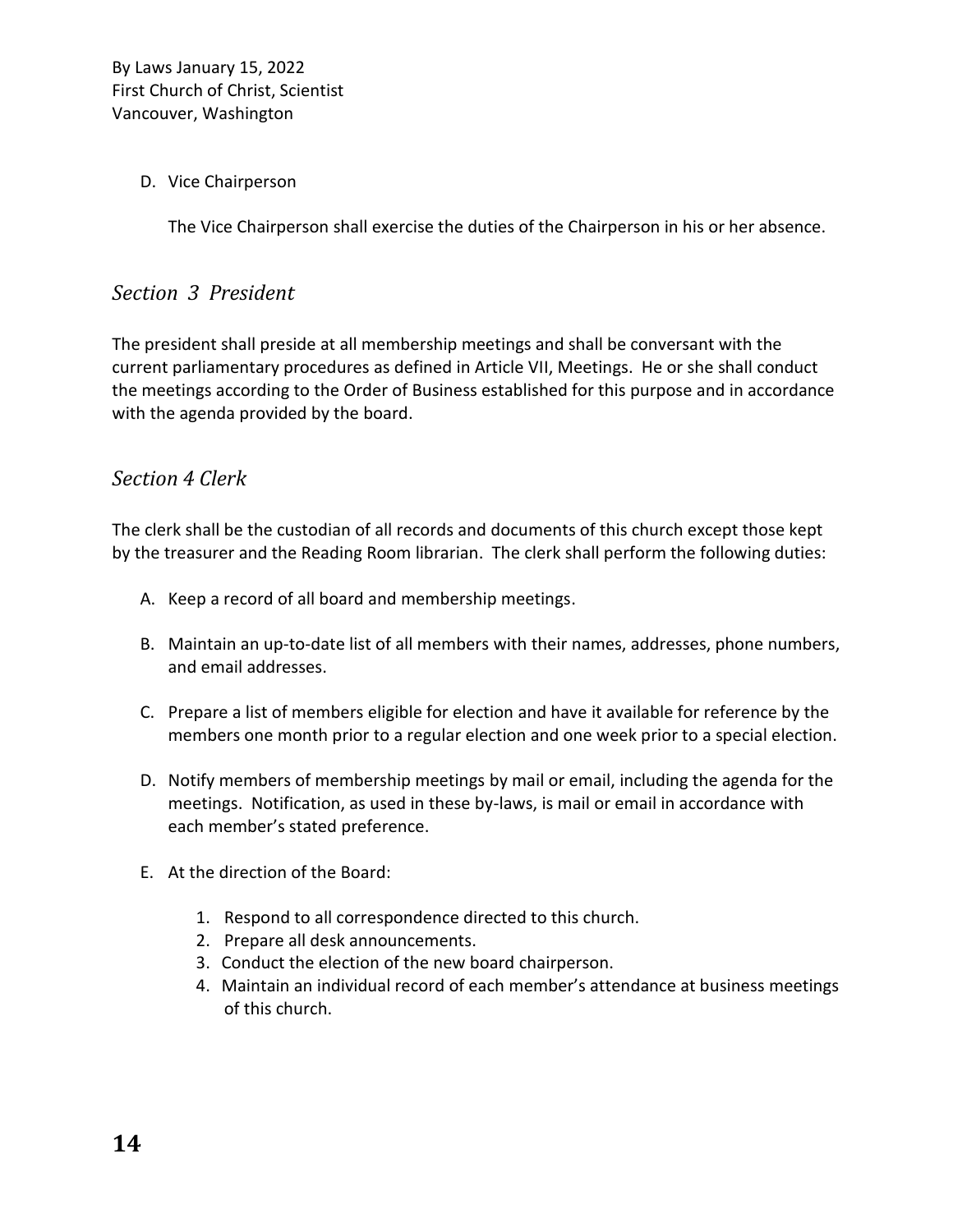### <span id="page-14-0"></span>*Section 5 Treasurer*

The treasurer shall perform the following duties:

- A. Receive and deposit all church monies in the name of the church in a depository in Vancouver designated by the Board.
- B. Prepare and present a complete itemized report of all receipts and disbursements quarterly and annually to the church membership and a similar report, monthly, to the Board.
- C. Provide a surety bond as the Board may direct. The premium shall be paid by this church.
- D. Draw all checks on the bank account of this church, which must be signed by any two of the following officers:
	- 1. Chairperson of the Board
	- 2. Vice chairperson of the Board
	- 3. President
	- 4. Treasurer

In the absence of the treasurer, the assistant treasurer shall perform these duties and shall assist the treasurer as needed.

## <span id="page-14-1"></span>ARTICLE VI ELECTIONS

### <span id="page-14-2"></span>*Section 1 Electioneering*

The members of this church shall neither outline, electioneer, seek office, nor influence votes before or at elections, but shall strive to develop a constant dependence on God for wisdom and guidance.

### <span id="page-14-3"></span>*Section 2 Election Requirements*

- A. Each elective office shall be filled on a separate ballot.
- B. A simple majority of votes cast shall be sufficient to elect all elective officers.
- C. Voting shall be by secret ballot, in either manual or electronic form.
- D. Whenever the president reads the candidates eligible for a ballot, the names shall be in alphabetical order, with no mention of the number of votes received by any candidate.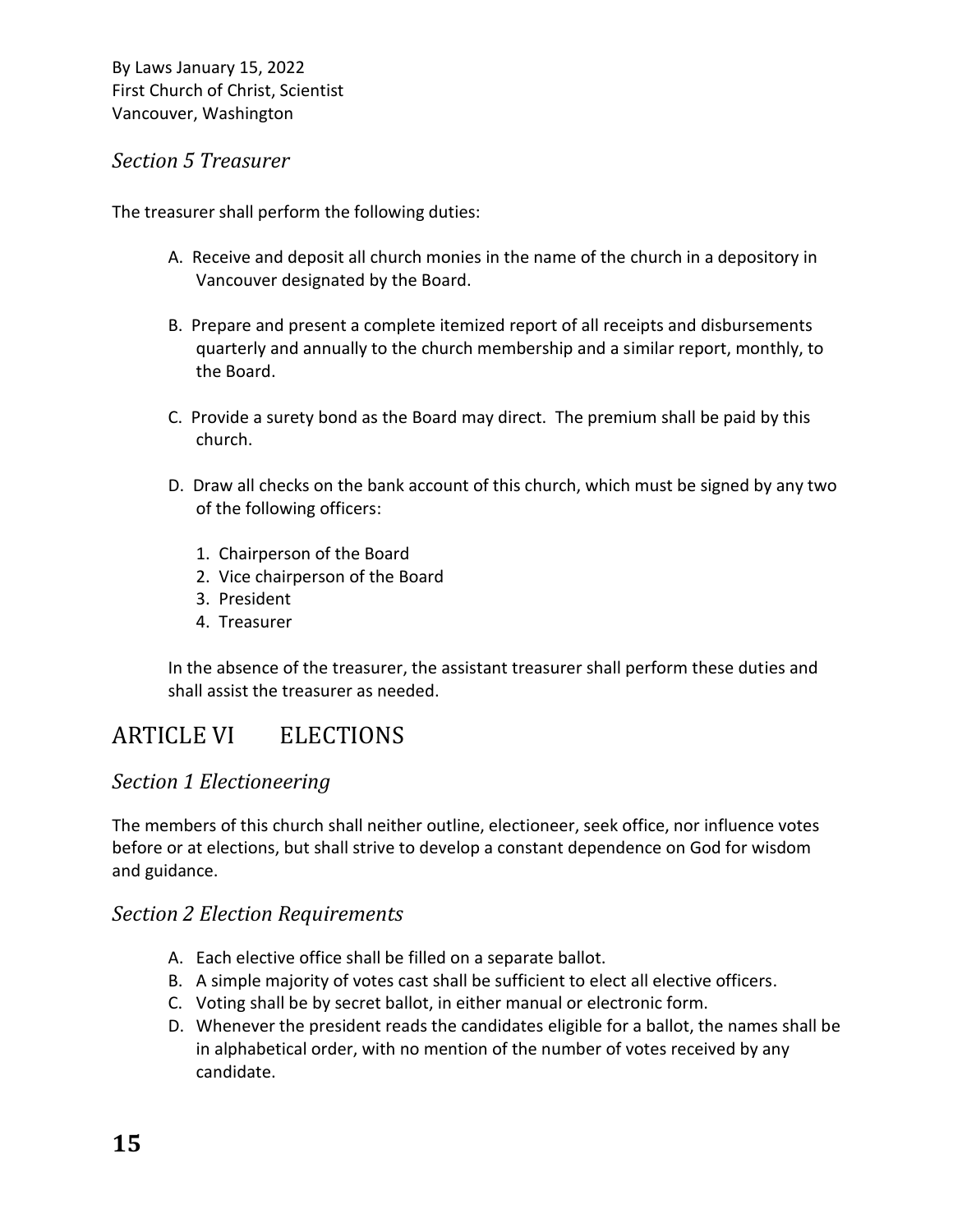### <span id="page-15-0"></span>*Section 3 Election Procedure*

The detailed election procedure shall be as stated in the Standing Rules and shall be consistent with the Election Requirements in this article.

## <span id="page-15-1"></span>ARTICLE VII MEETINGS

The business and board meetings of this church shall be conducted according to the rules and procedures as described in Democratic Rules of Order by Fred Francis and Peg Francis, to the extent that they are consistent with the church by-laws and standing rules.

The procedures used in all meetings, whether held in-person or "electronic" (wherein members may attend from remote locations through electronic means) shall be consistent with these bylaws and the standing rules of the church. The Board of Trustees shall determine if an electronic meeting is necessary and arrange for its proper functioning.

### *Section 1 Regular Business Meetings*

Regular business meetings shall be held in January, April, July, and October, at a date and time to be determined by the Board of Trustees. The January meeting shall be designated as the annual meeting.

#### <span id="page-15-2"></span>*Section 2 Election Meetings*

An election meeting shall be held annually in November, the date to be determined by the Board of Trustees. All elective offices shall be voted on at this meeting. No other business shall be transacted. Any elective office vacancy created by an election at this meeting shall also be filled at this meeting. At all election meetings for readers, Article III, Section 6, of the *Manual of The Mother Church* shall be read aloud prior to the start of voting.

#### <span id="page-15-3"></span>*Section 3 Special Meetings*

Special meetings may be called at any time by the authority of the Board of Trustees or on the signed request of five members of this church in good standing. This request shall be filed with the clerk and shall specify the purpose of the meeting.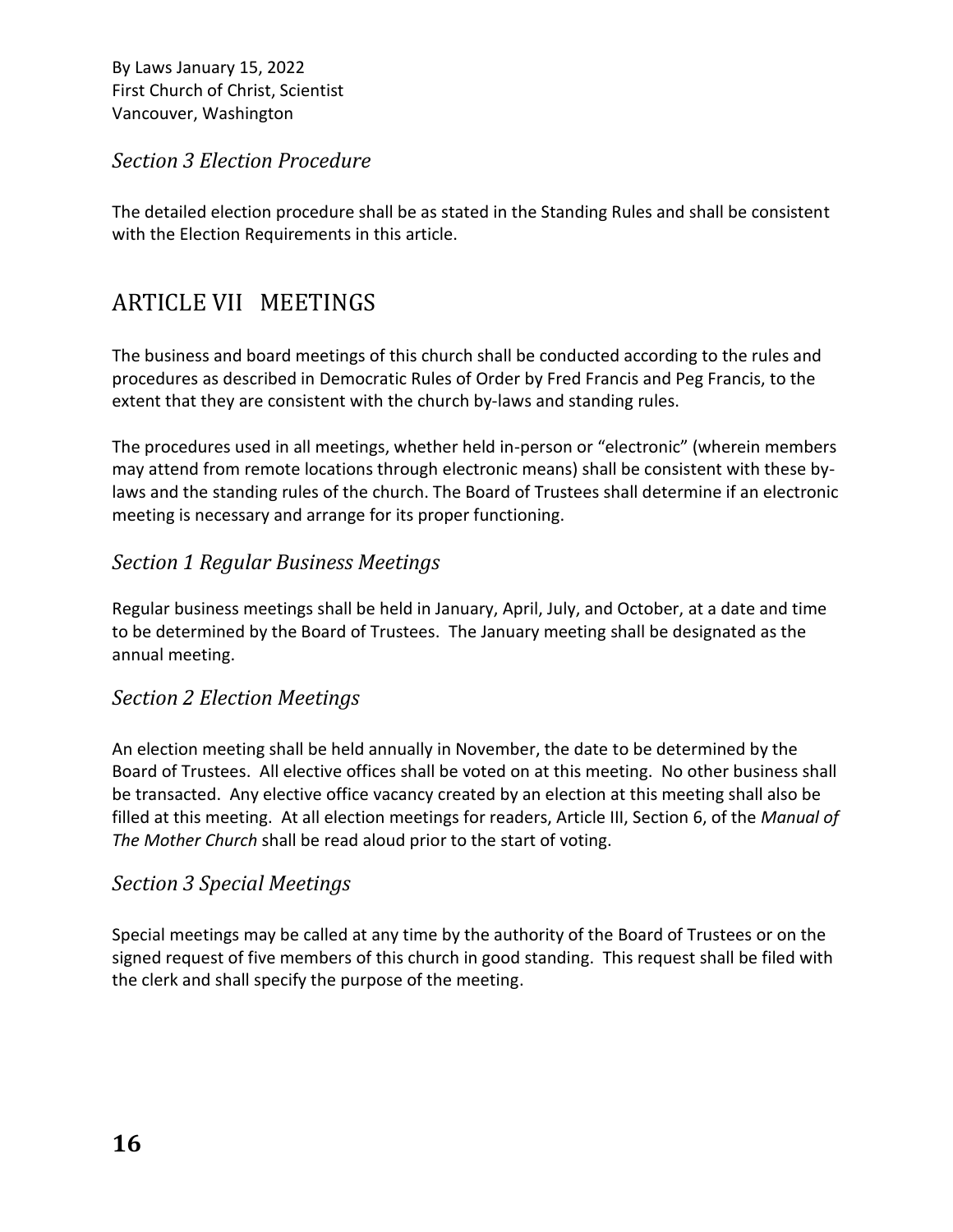### <span id="page-16-0"></span>*Section 4 Notices*

The clerk shall send notification to each member at least two weeks prior to all meetings, giving the time, place, and purpose of the meeting. Announcements regarding membership meetings shall be read from the desk at least one Sunday and one Wednesday prior to such meeting.

### <span id="page-16-1"></span>*Section 5 Quorum*

One-fourth of the membership shall constitute a quorum. A majority of the Board of Trustees shall constitute a quorum for the transaction of its business.

### <span id="page-16-2"></span>*Section 6 Majority Vote*

A simple majority of those present and voting shall be necessary to pass ordinary business items presented to the members. Votes on financial matters shall be by secret ballot if requested by any member.

## <span id="page-16-3"></span>ARTICLE VIII AMENDMENTS

### <span id="page-16-4"></span>*Section 1 Bylaws*

These by-laws may be amended by a two-thirds vote of the members present and voting at any authorized meeting, provided that each member received notification of the proposed amendment(s) at least two weeks prior to such meeting. Amendments and the reason therefore may be considered upon written request presented to the Board by three members of this church who are in good standing. The proposed amendment(s) themselves may be amended at the meeting by a two-thirds vote of those present and voting. These by-laws shall take effect upon adoption and shall supersede all former by-laws.

### <span id="page-16-5"></span>*Section 2 Standing Rules*

The standing rules of this church may be changed by a simple majority vote of the members present and voting at any authorized meeting at which there is a quorum. No pre-meeting notification is required.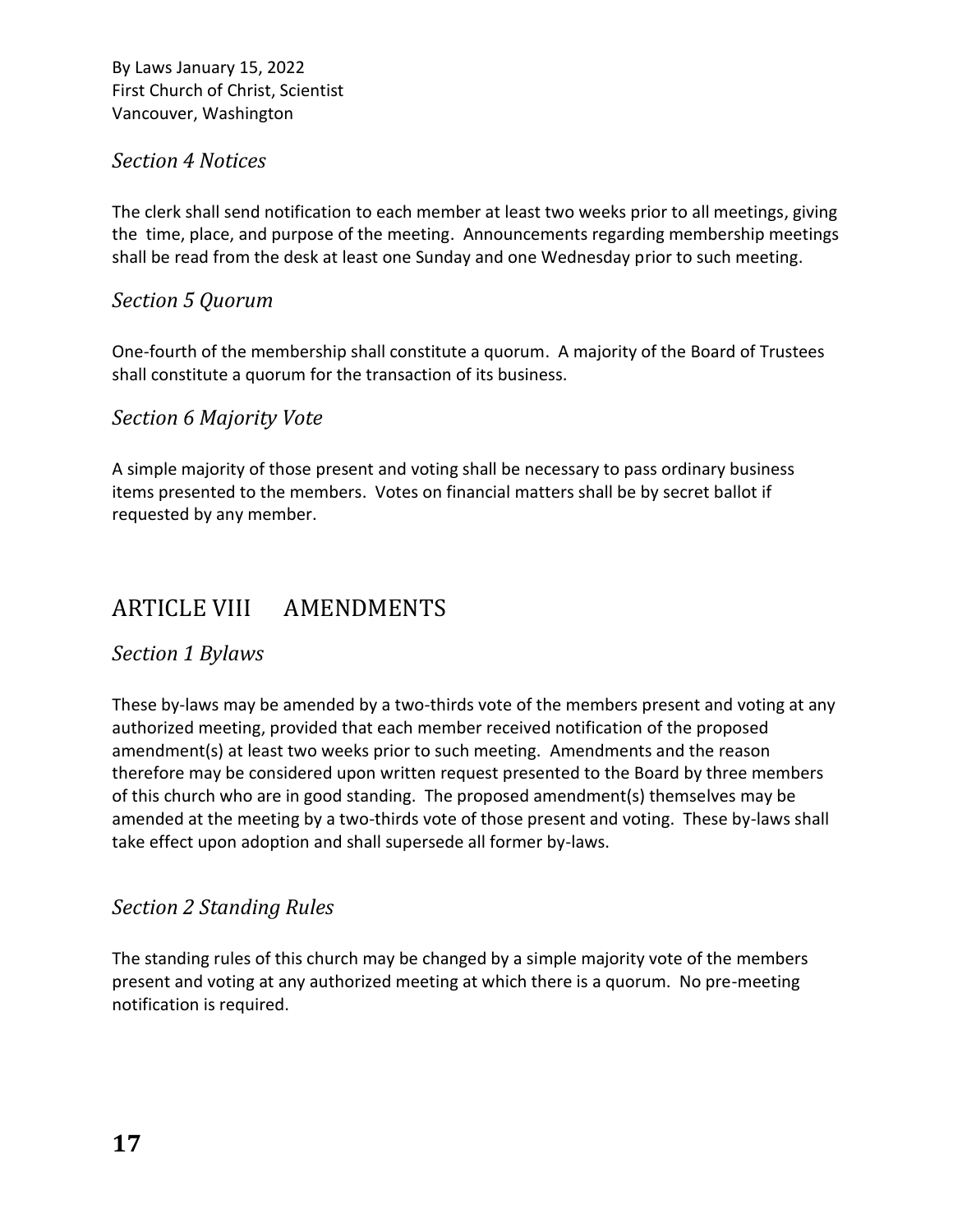### <span id="page-17-0"></span>ARTICLE IX BY-LAW REVIEW

These by-laws shall be reviewed on a regular basis at the discretion of the Board of Trustees.

## <span id="page-17-1"></span>ARTICLE X DISSOLUTION

Members shall receive notification by mail or email at least two weeks in advance of the meeting at which dissolution is to be discussed. In the event of a vote by two-thirds of the total membership to dissolve, all assets and funds of First Church of Christ, Scientist of Vancouver, Washington, after payment of its indebtedness, shall be transferred, conveyed, and distributed to The Mother Church, The First Church of Christ, Scientist in Boston, Massachusetts, to a branch church or society, to a Christian Science College Organization, and/or to a Christian Science nursing facility. The proportion of assets to be distributed to any of the above is to be determined by a majority of the members at the time of dissolution.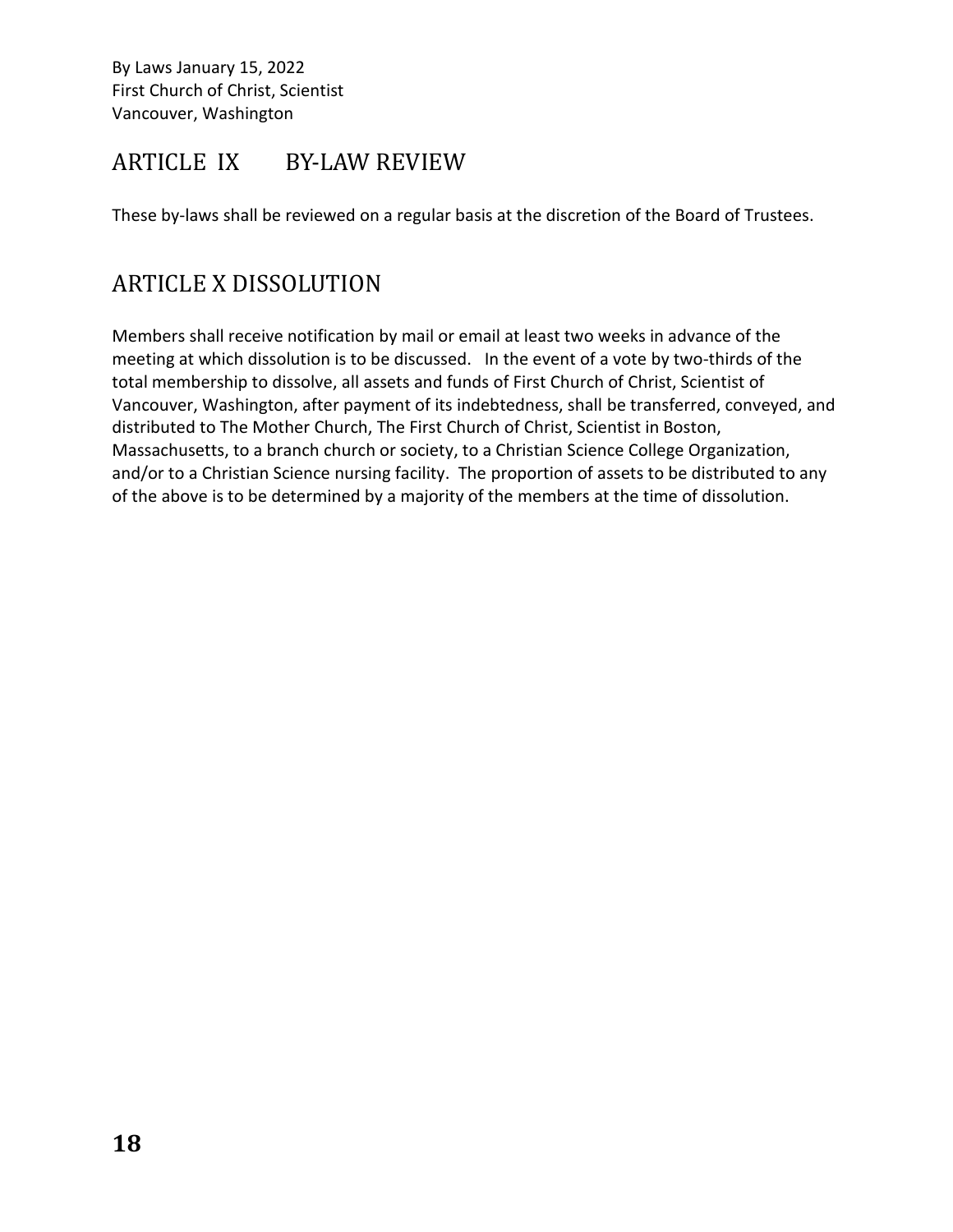#### ORDER OF BUSINESS

The following shall be the Order of Business at all regular meetings of this church:

- 1. Hymn
- 2. Readings from the *Bible*, and *Science and Health with Key to the Scriptures* by Mary Baker Eddy, or from other works by the same author; silent prayer, and the audible repetition of a selected prayer
- 3. Confirmation of quorum
- 4. Reading of previous minutes
- 5. Clerk's report and correspondence
- 6. Treasurer's report
- 7. Auditor's report (required at Annual Meeting)
- 8. Board of Trustees' report
- 9. Reading Room report
- 10. Committee reports
- 11. Unfinished business
- 12. New business
- 13. Welfare of the church
- 14. Adjournment, preceded by the repetition in unison of the "scientific statement of being", page 468; one of the Tenets, page 497; or the definition of Church, page 583; all from *Science and Health with Key to the Scriptures* by Mary Baker Eddy.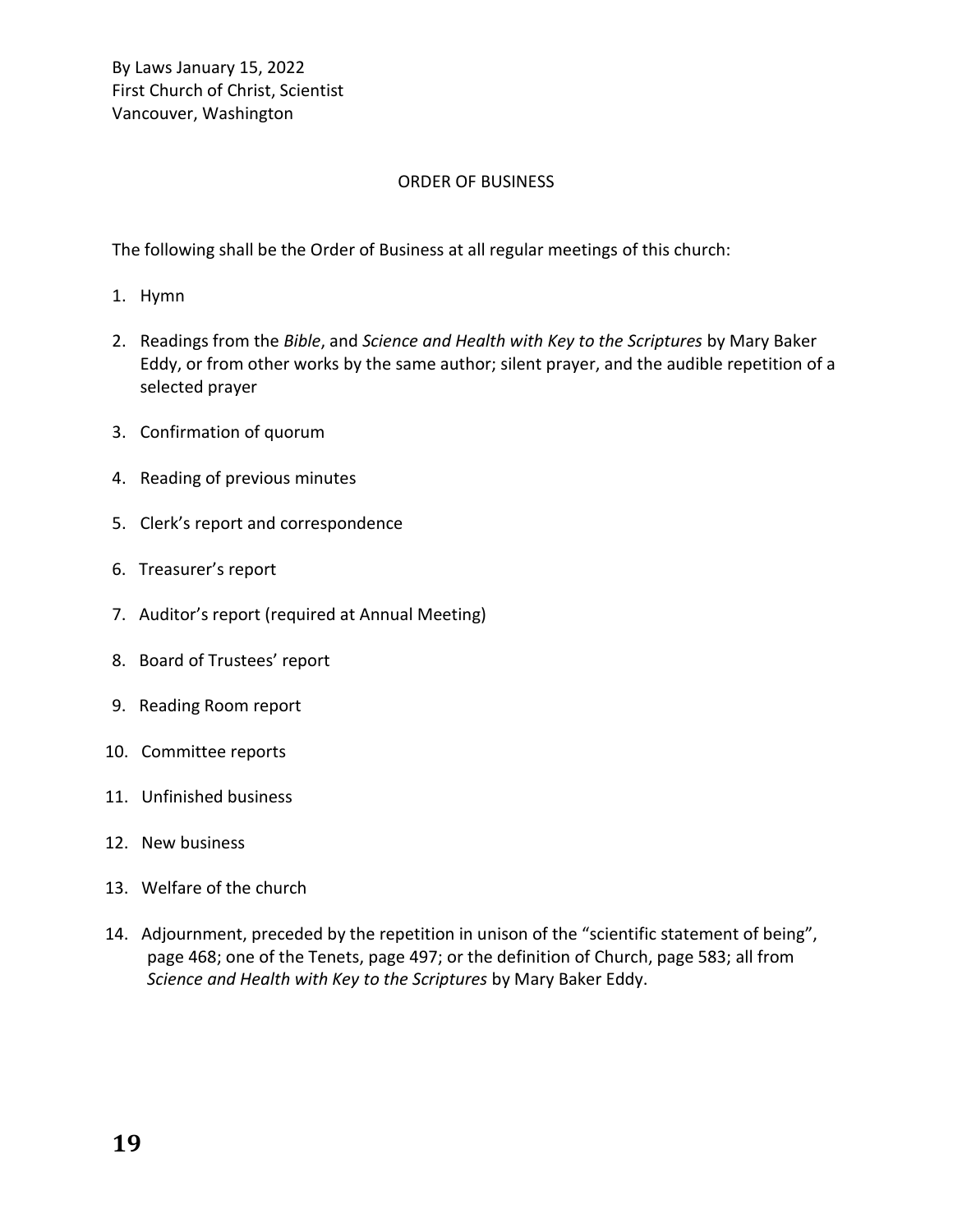## <span id="page-19-0"></span>Index

### **A**

absence, 11, 13, 14, 15 amendment, 17 application, 7, 8, 9 appoint, 12 auditor, 12, 19

### **B**

board chairperson, 13 board of trustees, 8, 10, 12, 13, 15, 19

### **C**

clerk, 12, 14, 19

### **D**

discipline, 9 dissolution, 18 duties, 8, 12, 13

### **E**

election, 9, 10, 11, 12, 14, 16

### **M**

meeting, 5, 10, 11, 12, 13, 16, 17, 18 meetings, 6, 8, 10, 12, 13, 14, 16, 17, 19 members, 7, 8, 9, 10, 11, 13, 14, 15, 16, 17, 18

### **N**

notification, 8, 17, 18

### **O**

officers, 10, 11, 12, 15 organize, 5

### **P**

parliamentarian, 13 pastor, 6 president, 10, 13, 16